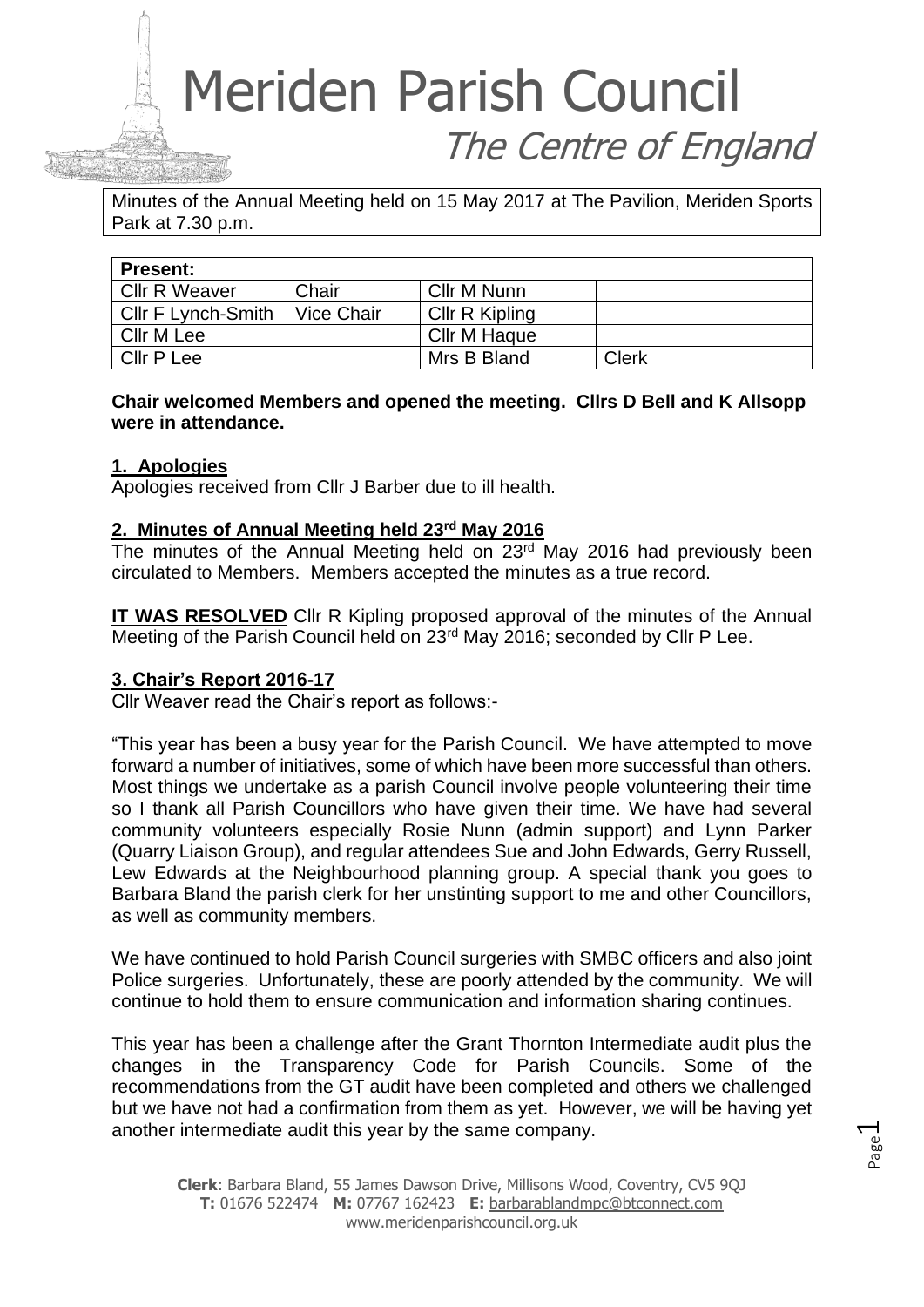

As the previous Chair identified last year the Finance committee HAS reviewed all finance policies and regulations in accordance with NALC recommendations for the changes in the Transparency Code for Parish Councils.

The PC has had a number of open sessions on the draft Solihull Local Development Plan. This plan proposed 18 sites within the Borough for the 6150 houses that are needed. Meriden's PC engagement with the community via the Parish Plan, the Neighbourhood Plan and open sessions all confirmed that the old caravan site storage and garage was the most suitable site for housing in Meriden. SMBC have accepted this proposal.

The PC achieved the General Power of Competence last year and we have been working towards accreditation to achieve a quality standard in the Local Council Award. Parish Councillors have undertaken individual training on a range of topics and have met 3 times as a group on Saturday mornings to ensure we can demonstrate that we are a competent parish council. We are upgrading the pc website to meet the improved standard expected of websites.

We have made positive strides forward with the Neighbourhood Plan. The survey to all households in Meriden proved a good result. A big thank you to local businesses for the draw prizes. The next stage is a survey to all local businesses that are on the SMBC database and hopefully we will be successful again in the Localities Bid to pay for this as before. Key issues that have come out of the household survey can be found in our News section on our present website and will have its own section on our new website due to be released shortly.

A management plan for Meriden Pool undertaken by an external company has at last been completed and Chris Barr, Environment Manager (Street Care, Forestry, Environmental Crime, Parks and Open Spaces) is the confirmed lead officer of this project. Meriden PC welcomes his involvement. Representatives of all relevant parties will be starting the process of putting together a bid to SITA Trust.

Meriden's First World War group continues to meet and has produced an amazing book led by Cllrs Mel and Paul Lee and local historian Doreen Agutter about Meriden's history and its servicemen during the 1914-18 world war. Meriden Sports Park continues to be popular with residents and visitors alike. Adult and Junior football and cricket teams have achieved successes. The play area has had Phase one of resurfacing and Phase two will happen in early summer 2017.

Meriden Sports and Recreation Trust is now a registered Charity and strong partnership working is being developed between the trustees, the sports park directors and the parish council.

The Quarry Liaison Group continues to meet quarterly and attendance by quarry operators has been high. SMBC and Environment Agency officers also attend. Issues raised by both Hampton and Meriden PC are taken seriously and actioned.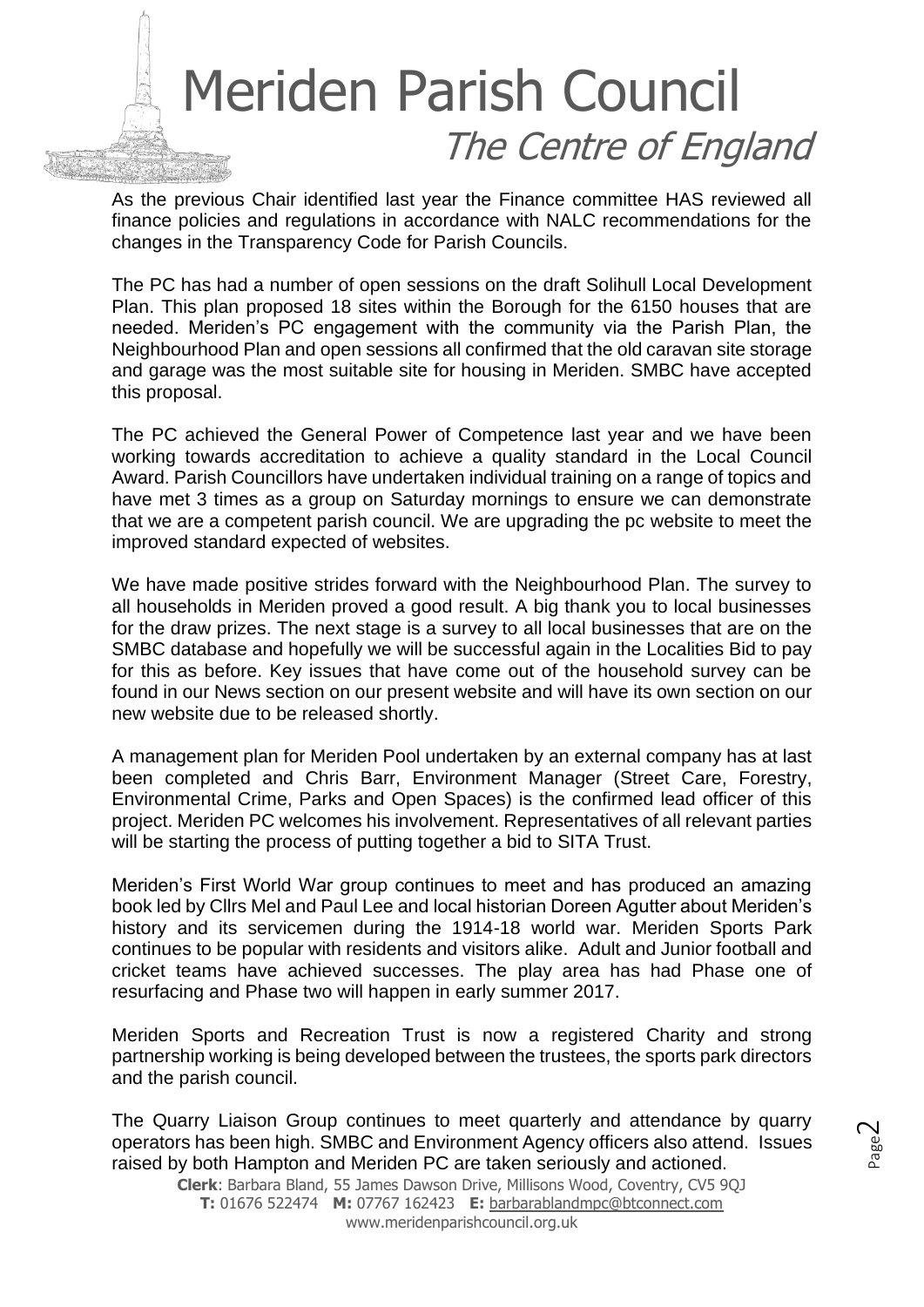

These meetings have improved communications and information sharing, reduced lorry movements through Meriden Parish and makes better the nuisance, noise, litter, dirt and dust within our local environment.

An issue that has affected many residents' especially older people and those with disabilities is the removal of the taxi bus by TfWM. The PC has hosted numerous public meetings and jointly with Hampton in Arden and Catherine de Barnes challenged the premise that its removal has taken place. Community residents Jeannette Gray and Pat Mills have taken up the hard slog of informing people and keeping the pressure on. We are not sure of the outcome as yet as discussions are still ongoing but we do know that TfWM are making some concessions to the original plans.

Cllr Rosie Weaver continues to be Deputy Chair of SAC and is Deputy Chair of WALC. These groups enable all parish and town councils to share their experiences and good practice and raise issues as a collective. In Solihull following the Charter guidelines, the Chair and Deputy Chair of SAC meeting quarterly with Chief Executive Nick Page. Community events were once again successfully organised. Alan Lole continues to raise much needed funds for Macmillan Cancer Support and Marie Curie Hospice Solihull through the Tree of Thought and Funday Sunday. The 5<sup>th</sup> Santa Fun Run organised by The Rotary Club in December was well attended by many ages and sizes of Santas!

Meriden Watch website has increased its followers and provides up to date Neighbourhood watch information and is supported by the police. There is good information sharing between them and the PC.

We would like to thank our new volunteer Tree Warden, Sarah Sharland, for doing an excellent job. She has revised Meriden's tree database, continues to gather information and records, and attends Solihull Tree Warden meetings.

Cllr Barber has coordinated several Speedwatch sessions. We are limited as to the number of sessions we have been able to do as we need some more volunteers to undergo training. We have asked the police to provide this and are still waiting for some dates.

Solihull are ditching Neighbourhoods in Bloom this year and recommending Communities enter Heart of England in Bloom instead. Due to the lack of volunteers, Meriden will not be entering Heart of England in Bloom due to the level of work required. Bloomers however, will continue to provide flowers and colourful displays of planters and baskets around the village.

Plans for 2017-18 are to include:

- Accreditation with the Local Council Award Scheme.
- Continue to secure funds and complete the Pool Project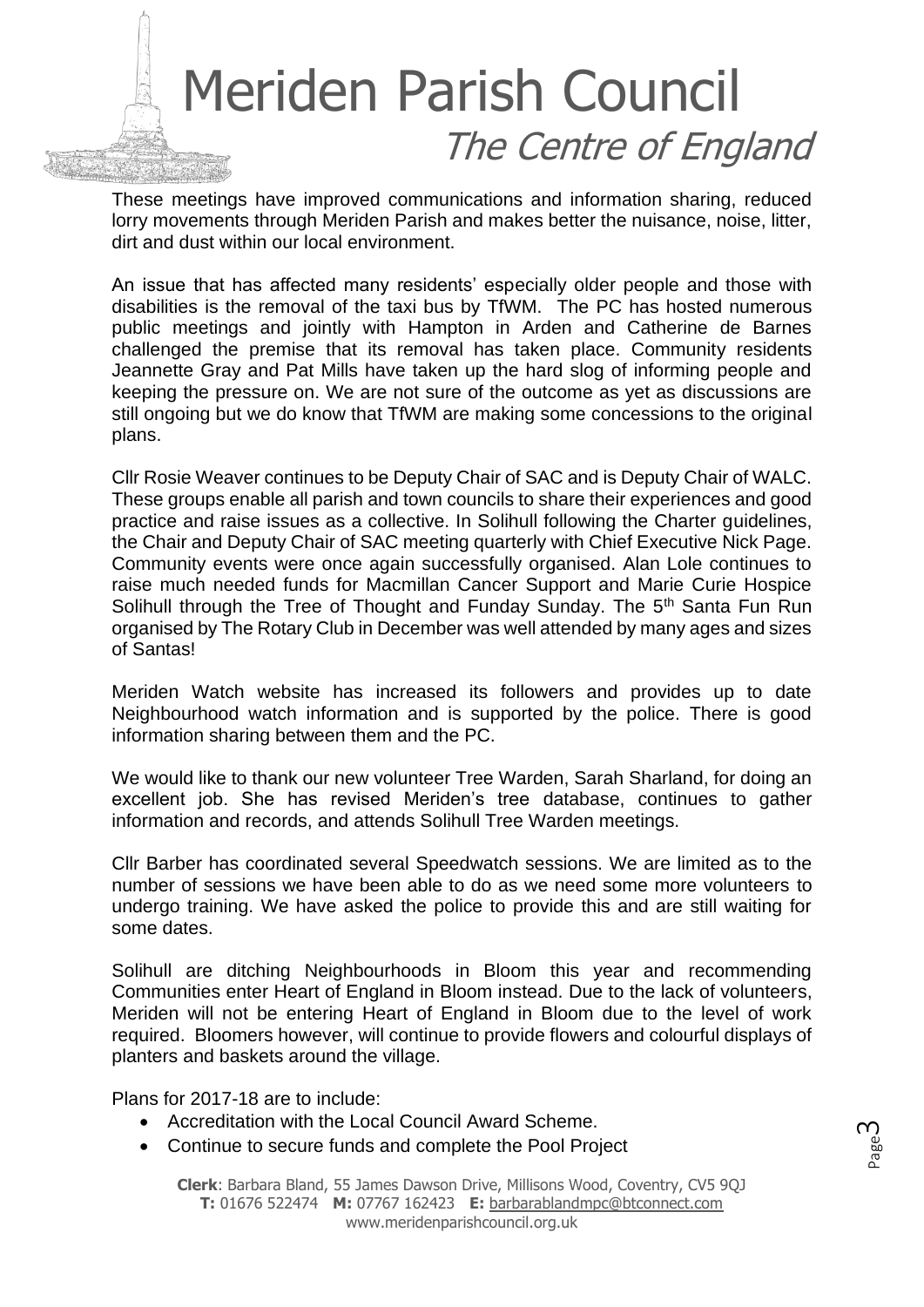

- Continue to update the website and meet the new regulatory codes.
- To develop the Poppy site for a fitting sustainable memorial.
- To hold the first revamped Annual Parish Assembly as part of our Engagement Strategy.

Rosie Weaver, Chair, May 2017"

Cllr P Lee congratulated Cllr Weaver on the year's achievements; he stated how fortunate Meriden is to have Cllr Weaver as their chair, and the BEM awarded earlier in the year reflects her sterling work on behalf of residents and the Parish Council. Members unanimously agreed.

**IT WAS RESOLVED** Cllr P Lee proposed approval of the Chair's Report, seconded by Cllr R Kipling.

### **4. Election of Chair**

The Chair invited nominations for Chair, none received.

Cllr P Lee nominated Cllr Weaver. Cllr Weaver acknowledged the nomination and advised she would be happy to stand again.

Cllr P Lee proposed Cllr Weaver as Chair, and this was unanimously approved by Members.

**IT WAS RESOLVED** Cllr R Weaver be elected as Chair for period ending with Annual Meeting May 2018.

Cllr Weaver thanked Members for their nomination and declared looking forward to taking on the role of Chair once more and working with Members on the current issues facing Meriden's community.

Cllr Weaver, elected Chair, invited nominations for Vice Chair.

### **5. Election of Vice-Chair**

Cllr Barber had emailed his nomination for Cllr M Lee as he was not present. Cllr M Lee thanked Members but declined the invitation to her role of chairing the Neighbourhood Planning Group, and nominated Cllr Lynch-Smith. Cllr Lynch-Smith agreed she would willing to continue in the role of Vice Chair and thanked Members. Therefore Cllr M Lee proposed Cllr Lynch-Smith be elected Vice Chair and this was seconded by Cllr M Haque.

**IT WAS RESOLVED** Cllr Lynch-Smith is elected as Vice Chair for period ending with Annual Meeting May 2018.

### **6. Election of Sub Committees and Representatives**

Cllr Weaver asked if Members were happy with their sub groups or if anyone wished to change in order extend their knowledge.

Page  $\overline{\mathcal{A}}$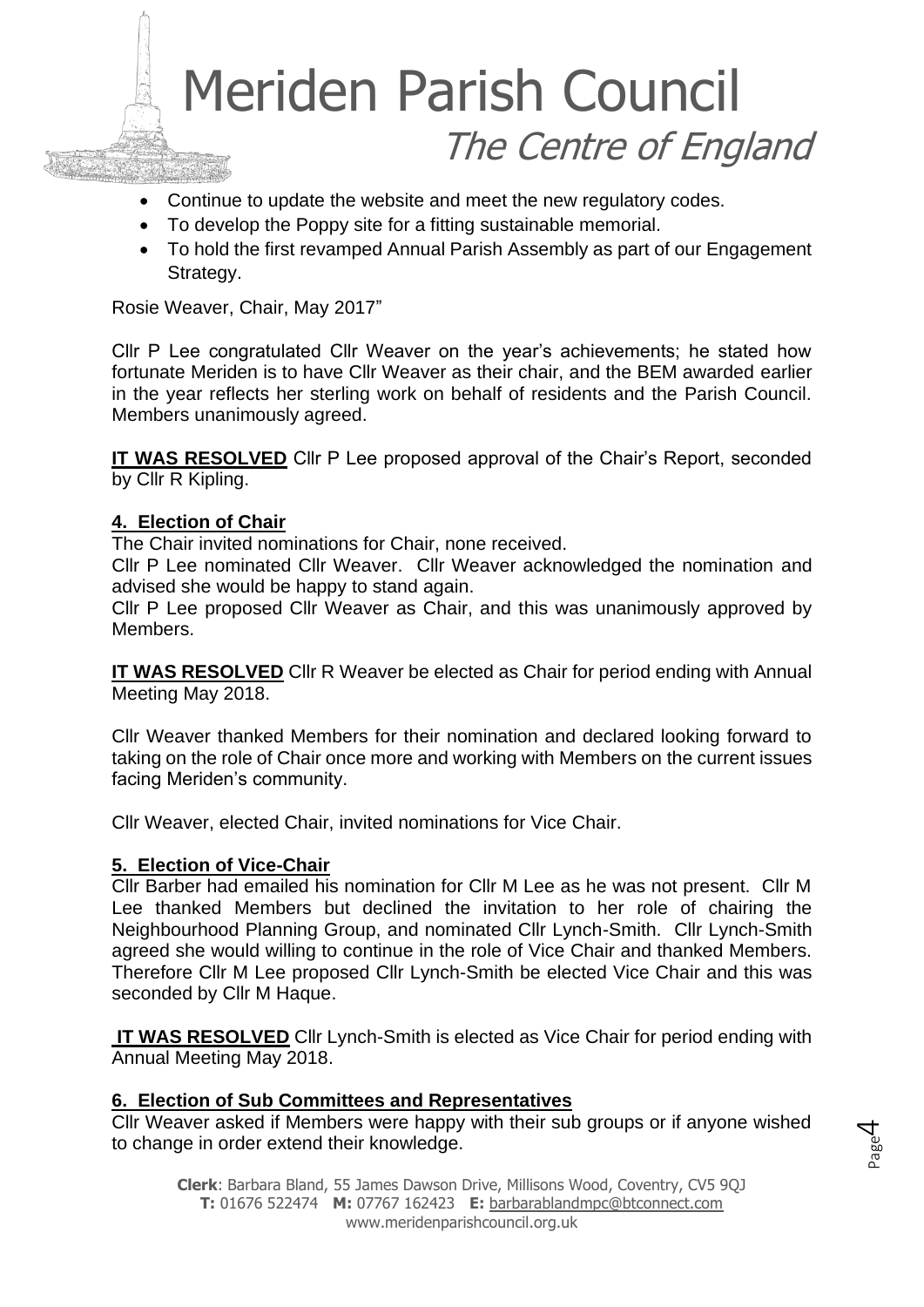## Meriden Parish Council The Centre of England

#### Sub-committee membership follows:-

|   | A Village Hall Management Committee             | Cllr F Lynch-Smith                         |
|---|-------------------------------------------------|--------------------------------------------|
|   | B Neighbourhood Planning Steering Group         | Cllr M Lee Chair                           |
|   |                                                 | <b>Cllr R Weaver</b>                       |
|   |                                                 | Cllr P Lee                                 |
|   |                                                 | Cllr J Barber                              |
|   |                                                 | Cllr M Haque (task & finish groups only)   |
|   |                                                 | <b>Clerk</b>                               |
| С | <b>Committee Member War Memorial</b>            | Cllr P Lee                                 |
|   | & Cyclists Memorial                             | Cllr M Lee                                 |
| D | <b>Meriden Pool</b>                             | <b>Cllr R Weaver</b>                       |
|   |                                                 | Cllr M Haque                               |
|   |                                                 | <b>Clerk</b>                               |
| Е | <b>Allotment Representative</b>                 | Cllr P Lee                                 |
|   |                                                 | <b>Clerk</b>                               |
| F | Solihull MBC Footpaths Forum and Representative | Cllr F Lynch-Smith                         |
|   | <b>Quarry Liaison Group Representatives</b>     | <b>Cllr R Weaver</b>                       |
|   |                                                 | Cllr J Barber                              |
|   |                                                 | Clerk                                      |
|   | H Solihull MBC Conservation Committee           | <b>Cllr R Weaver</b>                       |
| L | Solihull MBC Local Strategic Partnership        | <b>All Members</b>                         |
|   |                                                 | <b>Clerk</b>                               |
|   |                                                 | Representative to be appointed as and when |
|   |                                                 | meetings arise                             |
| J | <b>Association of Parish and Town Councils</b>  | <b>Cllr R Weaver</b>                       |
|   | Solihull Area Committee                         | Cllr F Lynch-Smith                         |
| K | Solihull MBC Tree Wardens                       | Cllr F Lynch-Smith                         |
|   |                                                 | Mrs S Sharland - Co-Optee                  |
| L | <b>Planning Committee</b>                       | Cllr M Haque                               |
|   |                                                 | Cllr F Lynch-Smith                         |
|   |                                                 | Cllr R kipling                             |
|   |                                                 | Cllr M Nunn                                |
|   |                                                 | Cllr P Lee                                 |
|   |                                                 | Full Council (as & when required)<br>Chair |
|   | M Community Surgeries                           | <b>Clerk</b>                               |
|   |                                                 | Neighbourhood Co-ordinator                 |
|   | N Community Speed Watch                         | Cllr J Barber                              |
|   | Airspace Change Consultation & Birmingham       | <b>Cllr R Weaver</b>                       |
| O | <b>Airport Extension</b>                        | <b>Clerk</b>                               |
|   | P Meriden Sports Park (Management)              | Cllr R Weaver - Director/Chair             |
|   |                                                 | Cllr P Lee - Director/Vice Chair           |
|   |                                                 | Cllr J Barber - Director                   |
|   |                                                 | Mrs B Bland - Company Secretary            |
|   | Q Meriden Sports & Recreation Trust             | Cllr F Lynch-Smith                         |
|   | R Finance Committee                             | Cllr M Lee                                 |
|   |                                                 | Cllr R Weaver                              |
|   |                                                 | Cllr M Haque                               |
|   |                                                 | Cllr M Nunn                                |
|   |                                                 | Cllr F Lynch-Smith                         |
|   |                                                 | <b>Clerk</b>                               |
|   |                                                 |                                            |

**Clerk**: Barbara Bland, 55 James Dawson Drive, Millisons Wood, Coventry, CV5 9QJ **T:** 01676 522474 **M:** 07767 162423 **E:** [barbarablandmpc@btconnect.com](mailto:barbarablandmpc@btconnect.com) www.meridenparishcouncil.org.uk

Page ഥ